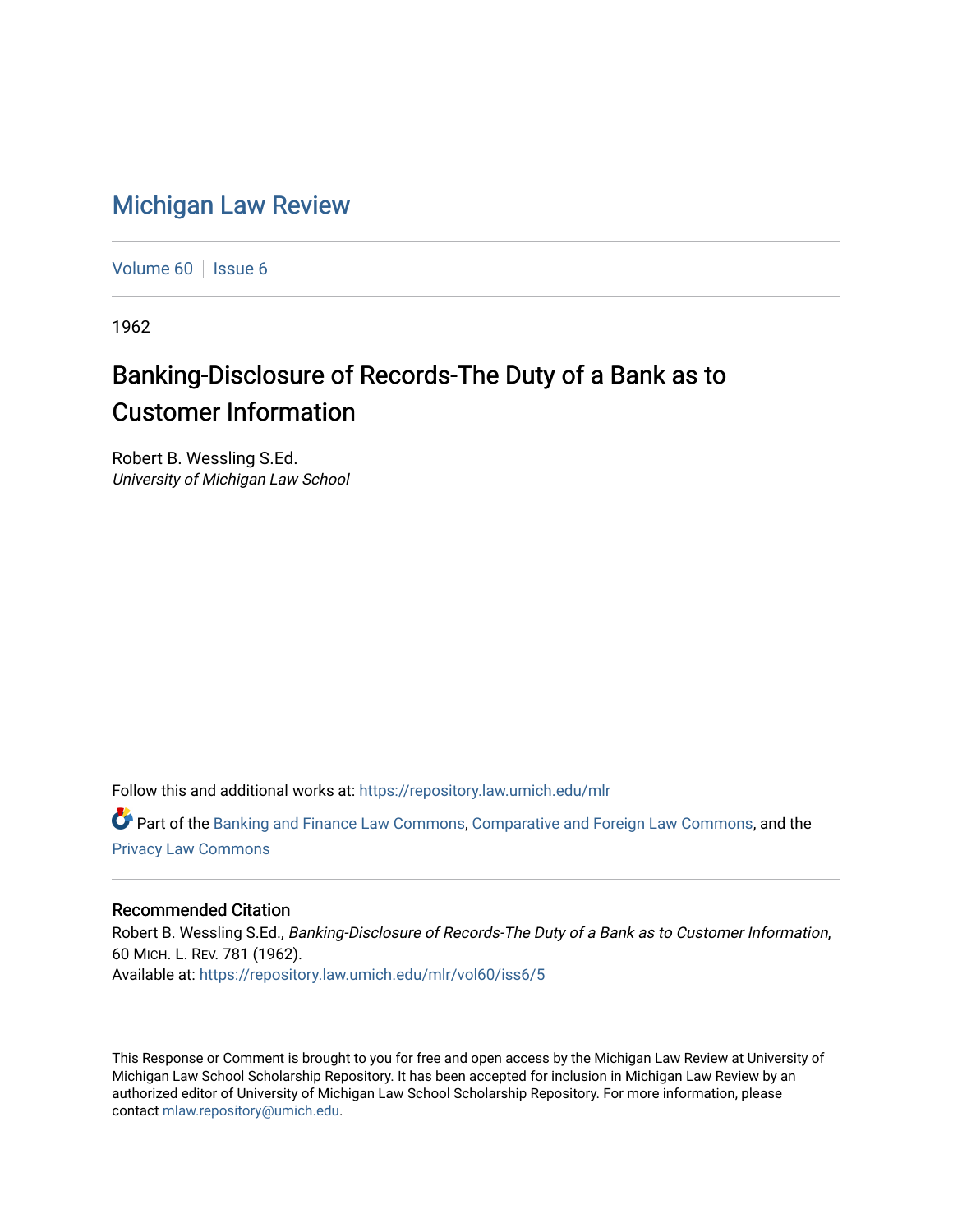BANKING-DISCLOSURE OF RECORDS-THE DUTY OF A BANK AS To CUSTOMER INFORMATION-The lawyer who attempts to advise a bank on its duty as to the disclosure of information it has received concerning its customers, including communications from the customer himself, enters a puzzling area of the law. The difficulty is not primarily a conceptual one but rather a surprising scarcity of American authority clearly defining the duty, an inadequate amount of legal literature in the area,<sup>1</sup> and a lack of consistent treatment of customer information by banks. One can only speculate on the cause of the scarcity of authority, but certainly the traditionally conservative treatment given customer information by American bankers and the use of extralegal rules<sup>2</sup> to guide bankers on certain aspects of its duty regarding this information at least partially explain the doctrinal void. Another factor is the tendency of courts to approach this problem obliquely-as a question of whether a banker has a testimonial privilege to refuse to reveal information concerning his customers when ordered to do so by a court<sup>3</sup> or governmental agency<sup>4</sup>which has resulted in the development of a relatively substantial body of case law detailing instances when a bank may not refuse to disclose information, and a marked absence of any definitive statement on the other, more positive, aspects of the duty itself. A final possible reason for the scarcity of authority is a lack of recognition of the legal implications of the bank-depositor relationship despite increased awareness of the importance of an individual's credit standing in our present economic framework.

1 The only two adequate discussions of the area may be found in 1 PATON's DIGEST OF LEGAL OPINIONS § 19 (4th ed. 1940) and Limburg, *The Bankers' and Brokers' Privilege,* 25 COLUM. L. REv. 152 (1925).

2 See, *e.g.,* Robert Morris Associates Code of Ethics for the Exchange of Information. **A** code of credit ethics adopted in 1916 by The Robert Morris Associates dedicated to maintaining the exchange of credit information on a highly confidential and ethical level, the code is voluntarily subscribed to by a large number of banks and savings institutions.

<sup>3</sup>See, *e.g.,* Internationale Pour Participations Industrielles et Commerciales, S.A. v. McGranery, Ill F. Supp. 435 (D.D.C. 1953).

<sup>4</sup> See, *e.g.,* ICC v. Harriman, 157 Fed. 432 (C.C.S.D.N.Y. 1908).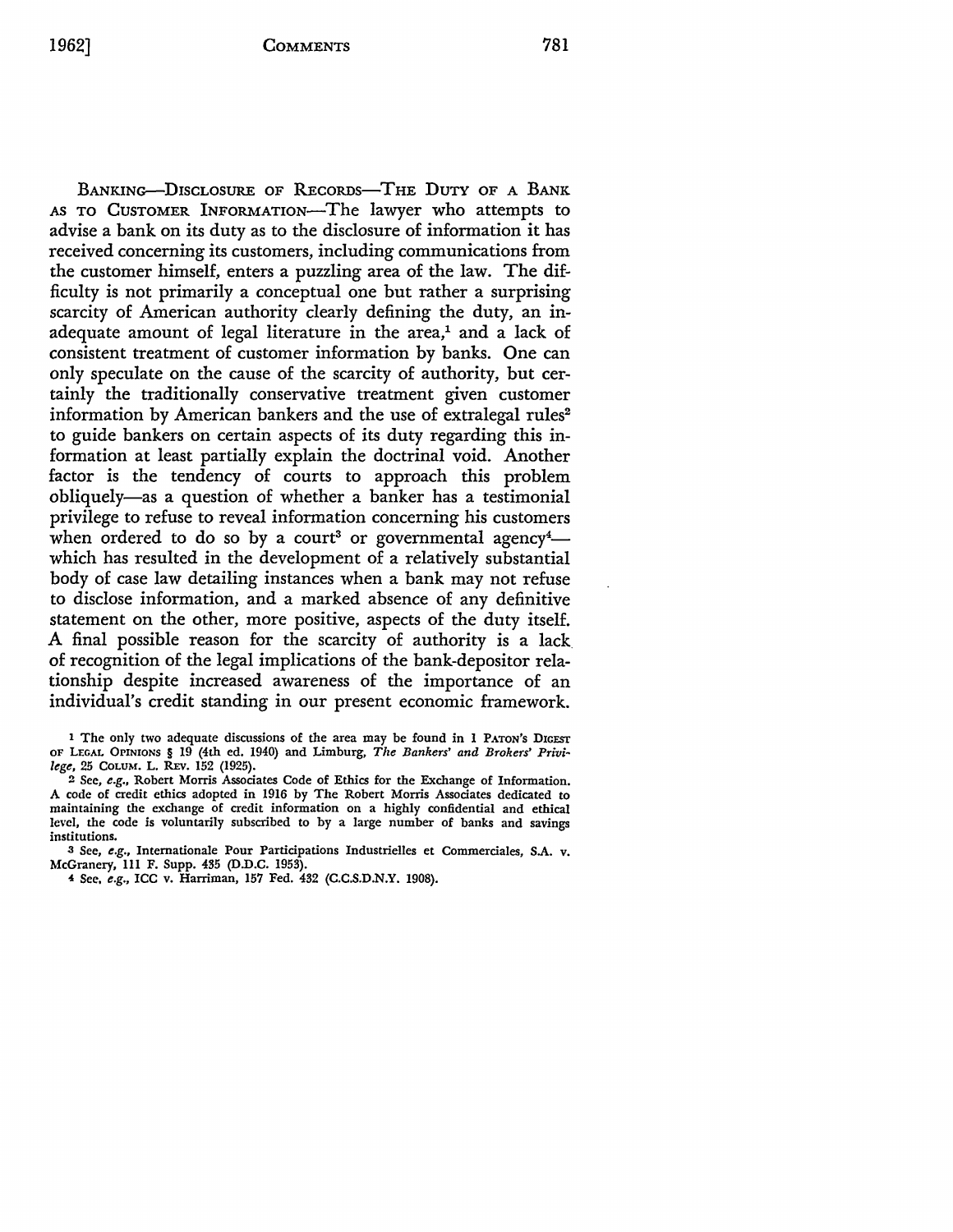The purpose of this comment, therefore, is to describe the scope of the banker's duty as to customer information as best it can be discerned in light of the increasing exchange of credit information and increasing resort to such information by government agencies—particularly the Internal Revenue Service. In the process, it is hoped that attention will be drawn to the uncertainty which exists in this area, perhaps prompting action by the states or the banks themselves to clarify the scope of the duty and to encourage uniform treatment of customer information in a manner consistent with this duty.

#### *The Duty Owed by a Bank to Its Customers*

Three possible bases have been suggested for imposing upon a bank the duty of secrecy as to customer information or, stated conversely, for giving the customer a privilege of non-disclosure. An early American case based its finding of such a duty on the theory that the customer held a property interest in the information contained in the bank's records of his accounts, deposits, and withdrawals.<sup>5</sup> Presumably because of the more acceptable basis discussed below, this proprietary analysis has received no additional support. Secondly, it has been suggested that any communication from customer to bank be regarded as privileged,<sup>6</sup> much as is a communication between attorney and client. Although this suggestion will be discussed more thoroughly below, it will suffice here to point out that it has been consistently rejected by American courts.<sup>7</sup> The third theory, accepted by those American writers who have considered the problem, is that first announced in the leading English case of *Tournier v. National Provincial & Union Bank of England.*<sup>8</sup>

The rather complex fact situation of this important case may be summarized as follows. Plaintiff was an overdrawn depositor of defendant bank who had fallen behind in his payments to cover his deficiency. While employed by *K* company he received a check drawn by X, another of defendant's customers. Plaintiff endorsed this check to L, who deposited it in his own bank. On the return of the check, the defendant bank inquired of the last

s (1924] 1 K.B. 461.

<sup>5</sup> Brex v. Smith, 104 N.J. Eq. 386, 146 Atl. 34: (1929).

<sup>6</sup>1 PATON, *op. cit. supra* note 1, at 620.

<sup>7</sup> See, *e.g.,* Smith v. Dawson, 234 S.W. 690 (Tex. Civ. App. 1921).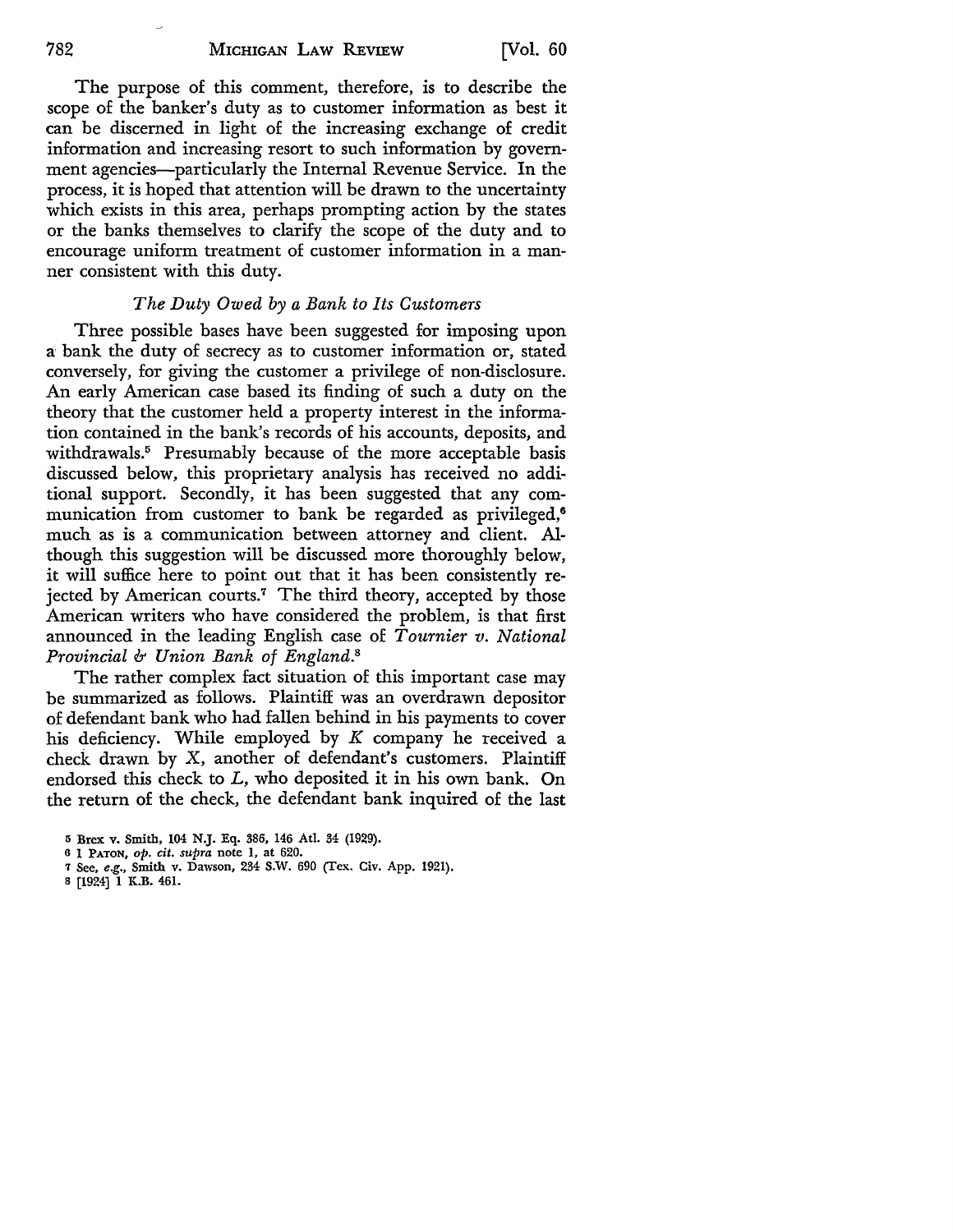named bank as to who had deposited the check. Upon learning that *L* was a bookie, the defendant bank unsolicitedly disclosed this fact to plaintiff's employer. When plaintiff's employment contract ended, *K* company refused to renew it, and plaintiff brought an action at law for damages. On plaintiff's cause of action9 for breach of defendant's duty not to disclose to any third person either the state of plaintiff's account or any information the defendant had acquired regarding the plaintiff, the jury found for defendant.10 The court of appeals reversed, holding that as a matter of law the obligation of secrecy was an implied term of the contract between the bank and its depositor.

The English court's finding of an implied contractual duty of secrecy seems to have been based on the confidential relationship then existing between the bank and its customer, $11$  an analysis of dubious applicability to American banking because of the general disagreement among our courts on the question of the confidentiality of the banker-customer relationship. Authorities range from the view that the relationship itself is no more than that of debtor-creditor, and therefore not confidential,<sup>12</sup> to the belief that the relationship itself, like that of lawyer and client, is confidential.13 While some banker-customer relationships fall within the confidential area, the vast majority, in which the average depositor thinks of the bank merely as a safe place in which to keep his money, do not.14 The more realistic approach, therefore, is to recognize that the duty itself need not depend upon the existence of a confidential relationship and can be more accurately thought of as a product of the confidence customarily ac-

9 Plaintiff also brought an action for slander with which we are not here concerned. Toumier v. National Provincial &: Union Bank of England, *supra* note 8, at 462.

10 The jury had been instructed that if the "banker has made that disclosure justifiably, that is to say, if, under the circumstances of the particular case, it was reasonable and proper that he should make the communication, then there is no breach of contract on his part." *Id.* at 471. Bankes, L. J., said in speaking of the instruction, "it is leaving to the jury a question which is primarily a question for the judge, and ... it leaves the jury entirely without instruction as to what the circumstances are which they are entitled to take into consideration in arriving at a conclusion as to what is reasonable and what is proper." *Id.* at 472.

11 *Id.* at 464.

12 See, *e.g.,* Klatt v. First State Bank, 206 Iowa 252, 220 N.W. 318 (1928). See also 5A MICHIE, BANKS AND BANKING 12, 15 (1950).

13 See, *e.g.,* Brex v. Smith, 104 N.J. Eq. 386, 146 Atl. 34 (1929); cf. Hansen, *Internal Revenue Examinations of Customers' Accounts,* 73 BANKING L.J. 163, 164 (1956).

14 Limburg, *supra* note 1, at 157.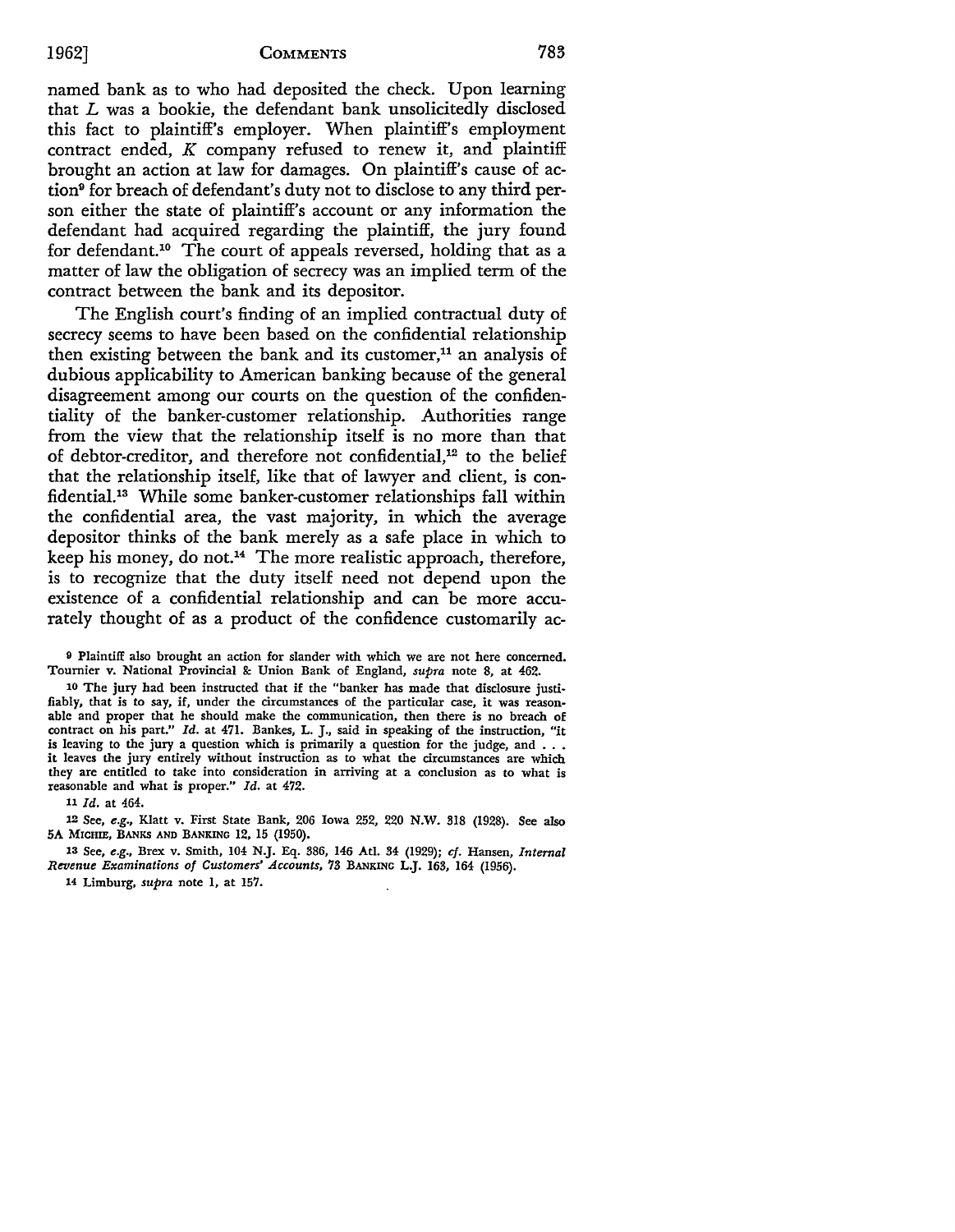corded such information by bankers.15 In any event, a difference of opinion over the basis of the duty need not detract from the aid given by *T ournier* to an understanding of its scope.

The English court, cognizant of the need to balance the customer's need for privacy in order to protect his credit standing with the need of banks and the economy in general for a certain amount of interchange of credit information and the public need for disclosure of customer information in such areas as tax investigation, qualified its general statement of legal duty with four broad exceptions: "(a)Where disclosure is under compulsion by law; (b) Where there is a duty to the public to disclose; *(* c) Where the interests of the bank require disclosure;  $(d)$  Where the disclosure is made by the express or implied consent of the customer."16

Although *Tournier* has been criticized for its failure to define more clearly the duty owed, it having been said that the court merely stated "but an implication qualified by other implications,"17 the case nevertheless gives English banking law a degree of certainty in this area that its American counterpart lacks. As a result, in the absence of applicable American authority, some writers have concluded that *Tournier* states the law as it would be found to exist by an American court.<sup>18</sup> No case has clearly so held, nor has the writer come across any case clearly raising the issue, but this assumption seems fairly reasonable, in view of the customary confidential treatment given by American banks to customer information, the need in our credit-conscious economy for protection of an individual's credit, and other instances of the use of English decisions to guide American courts.19 Therefore, by drawing from *Tournier* and certain American authority which delineate areas in which a bank clearly cannot withhold customer information,20 it is possible to sketch in the scope of an American bank's duty as to customer information. The very sources used, however, evidence the uncertainty which attends the law in this area and highlights the need for more authoritative statements of this duty.

- 19 See, *e.g.,* The Turret Crown, 297 Fed. 766, 776-77 (2d Cir. 1924).
- 20 See cases cited notes 3 and 4 *supra.*

<sup>15</sup> See Limburg, *supra* note I, at 157-58 for a discussion of the logic of deriving this duty from custom.

<sup>16</sup> Toumier v. National Provincial Se Union Bank of England, [1924] I K.B. 461, 473. 11 40 L.Q. REv. 278, 279 (1924).

<sup>18</sup> See commentaries cited note I *supra.*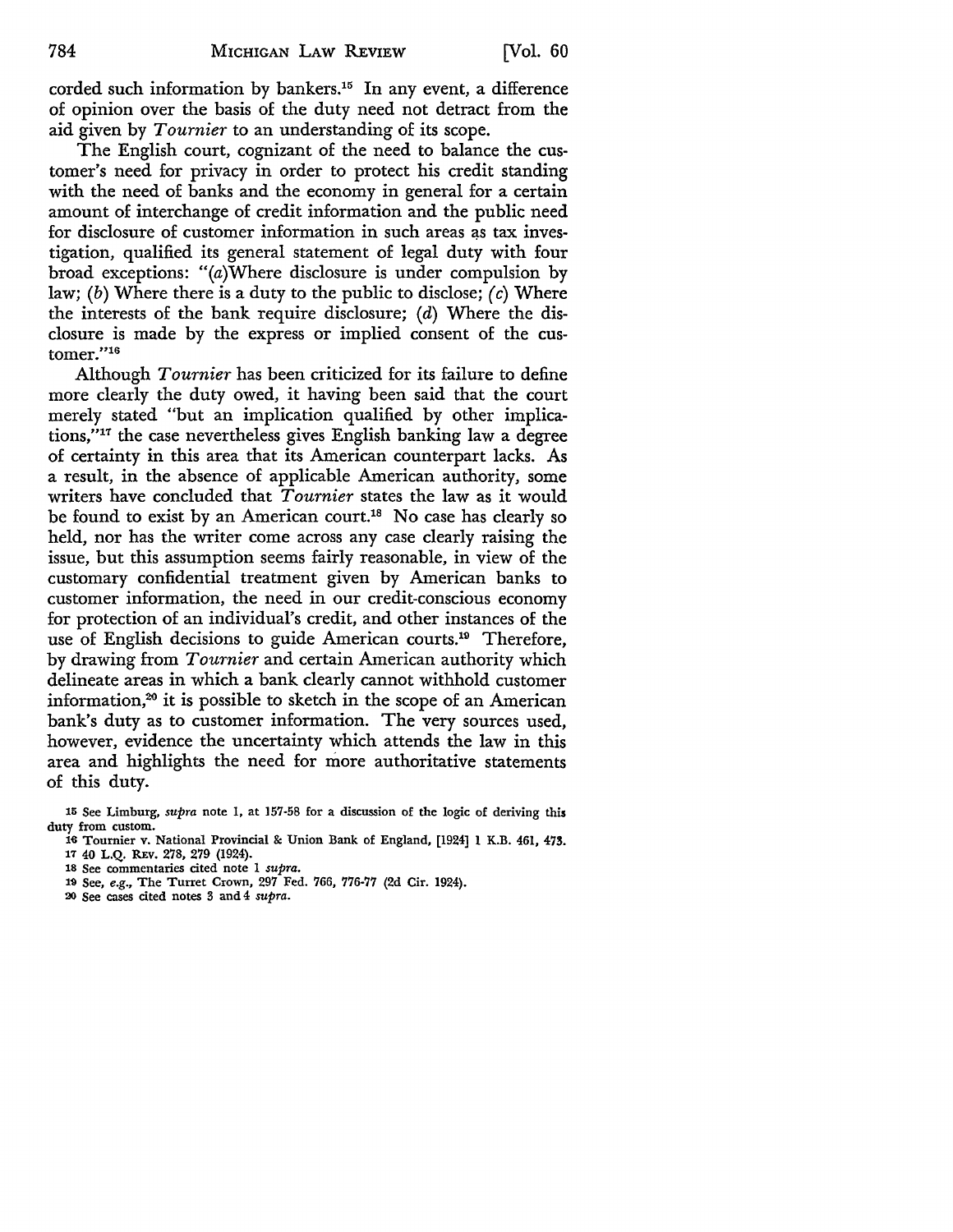#### *Disclosure in the Absence of Subpoena*

*When Consent Has Been Given:* There is little doubt that a state bank has the power to disclose general information regarding the credit position of a depositor if the customer has consented.<sup>21</sup> The practice is general and is in fact a necessity in today's complex credit economy. As the duty of secrecy is a contractual relation, *ad hoc* consent is merely a form of waiver releasing the bank from any obligation to refrain from disclosing the requested information.22 However, if the consent is given at the time the relationship is born, the consent would be evidence from which to infer that no obligation ever existed and therefore no release would be necessary. There is some doubt as to the right of a national bank to give such information because of a somewhat questionable holding by a state court that "a national bank has no power to engage in the business of furnishing to depositors ... [such information]."23 Clearly inapplicable to the occasional rendering of such information, which could not be deemed to be "engaging in the business of furnishing" information, this case is unlikely to be found applicable even where a continuous practice of rendering such information was found. The furnishing of credit information by banks has become so widespread there is little doubt that it would be deemed an implied power of a national bank. But the case has never been specifically overruled and is still occasionally cited for the proposition that a national bank lacks the power to furnish credit information.

Somewhat related to the consideration of the power of a bank to furnish credit information with the customer's consent is the question of whether the furnishing of such information is within the scope of the bank's duties. It appears that there is no legal obligation on the bank to disclose information.24 For business

21 E.g., Hindman v. First Nat'! Bank, 98 Fed. 562, 567 (6th Cir. 1899): "It is the usual practice for depositors and customers of a bank to refer others to the bank for information as to their financial responsibility. To give such information to third persons or to the public at the instance of the customer or depositor is certainly not beyond the scope of banking powers." Cf. Comment, 31 MARQ. L. REv. 97 (1947).

22 This is an example of what was meant by the fourth exception to the banker's duty stated in *Toumier.* See note 16 *supra.* 

23 People's Nat'! Bank v. Southern States Fin. Co., 192 N.C. 69, 77, 133 S.E. 415, 422 (1926). *But see* 1 PATON, *op. cit. supra* note 1, at 627.

24 Cf. Lemke v. First Nat'! Bank, 190 Wis. 223, 208 N.W. 946 (1926); Consolidated Milling Co. v. Fogo, 104 Wis. 92, 80 N.W. 103 (1899); Comment, 31 MARQ. L. REv. 97, 100 (1947).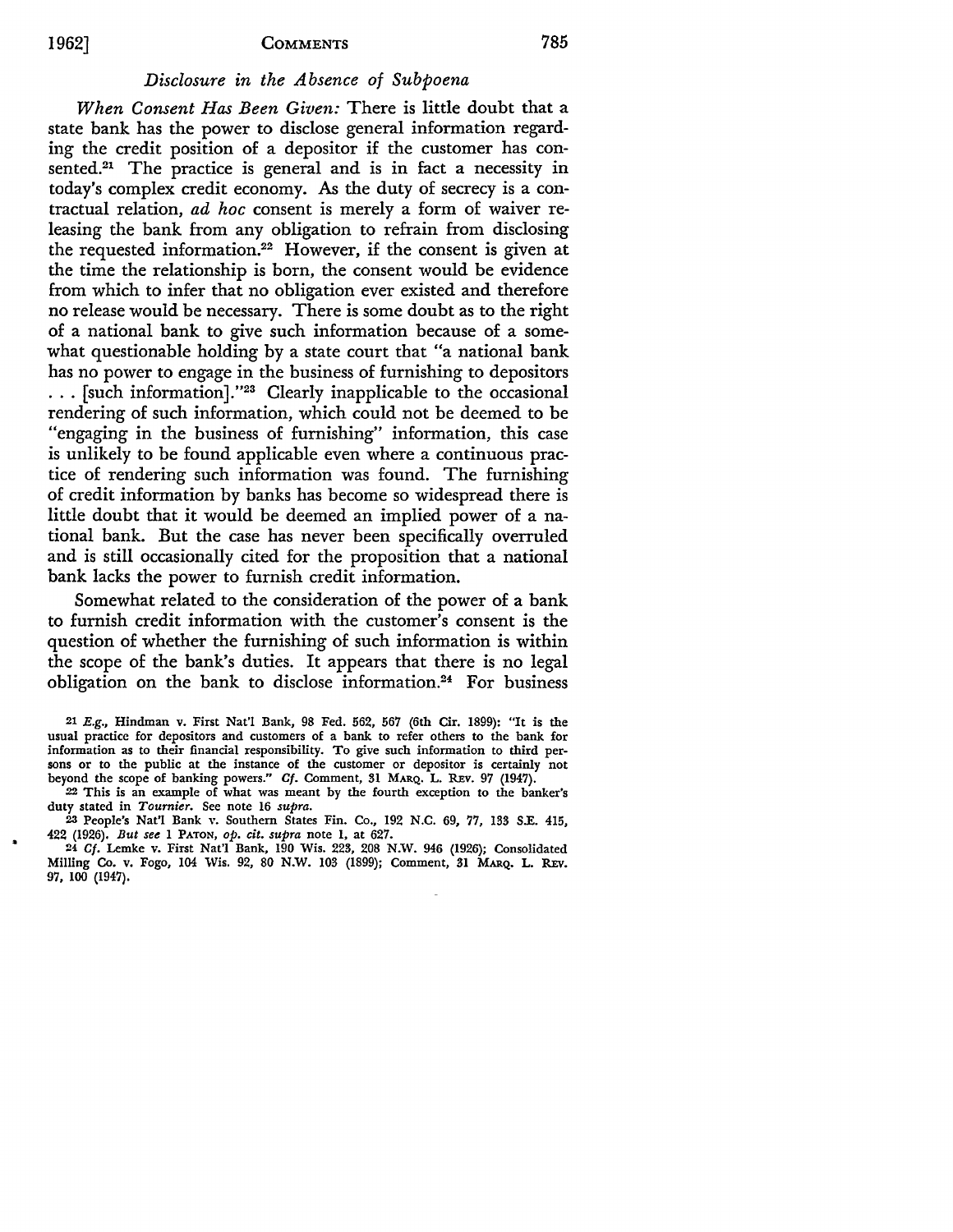•

reasons it is unlikely that the bank would refuse to supply the requested information, but generally no one, not even the customer himself,<sup>25</sup> can, without the aid of a subpoena, demand that it be given. However, as the duty of secrecy is based only upon an implied agreement, it appears that the bank and customer could specifically agree to the furnishing of certain information to third parties.

Somewhere between the questions of the bank's power and its duty to disclose information is the question of its liability *vel non*  for disclosure of erroneous or misleading customer information, upon which third parties have relied to their detriment.<sup>26</sup> The answer usually depends to a great extent upon the particular fact situation, but generally an employee (especially a cashier) cannot, merely by virtue of his position with the bank, make the bank liable for his having given such information.<sup>27</sup> Even if it is shown that the bank has a customary practice of furnishing such information, liability will not be imposed unless it can be shown also that the bank's misrepresensation was intentional,<sup>28</sup> or unless the bank can be proved to have later discovered its error, and then knowingly received benefits from the giving of the information.29

*When No Consent Has Been Given:* It is important to determine how long the obligation of silence continues and to what information it should apply. Only *Tournier* has spoken on these points and there the judges agreed that the contractual obligation did not have a retroactive scope and therefore did not extend to information received prior to the creation of the banker-customer relationship, but that it did apply after the termination of the relationship to information received during its existence.30 The court split on whether the duty extended to information received through another customer's account but during the existence of

25 It is clear the relationship between banker and customer, whatever else it might be, is not that of principal and agent. As to the dispute on the actual nature of this relationship, see authorities cited in notes 11 and 12 *supra.* 

2i3 See cases collected in Annot., 48 A.L.R. 528 (1927). See also Comment, 31 MARQ. L. REv. 97 (1947).

27 See, *e.g.,* Taylor v. Commercial Bank, 174 N.Y. 181, 66 N.E. 726 (1903). See also 1 PATON, *op. cit. supra* note I, at 629.

28 See, *e.g.,* Park 8e Tilford Import Corp. v. Passaic Nat'l Bank 8e Trust Co., 129 N.J.L. 436, 30 A.2d 24 (1943); cf. Hindman v. First Nat'I Bank, 112 Fed. 931 {6th Cir. 1902). See also 1 PATON, *op. cit. supra* note 1, at 629.

29 See Martin v. Gotham Nat'l -Bank, 211 N.Y.S. 828 (Sup. Ct. 1925). *But see*  Shriver v. Fourth Nat'! Bank, 121 Kan. 388, 247 Pac. 443 (1926).

30 Tournier v. National Provincial 8e Union Bank of England, [1924] 1 K.B. 461, 481.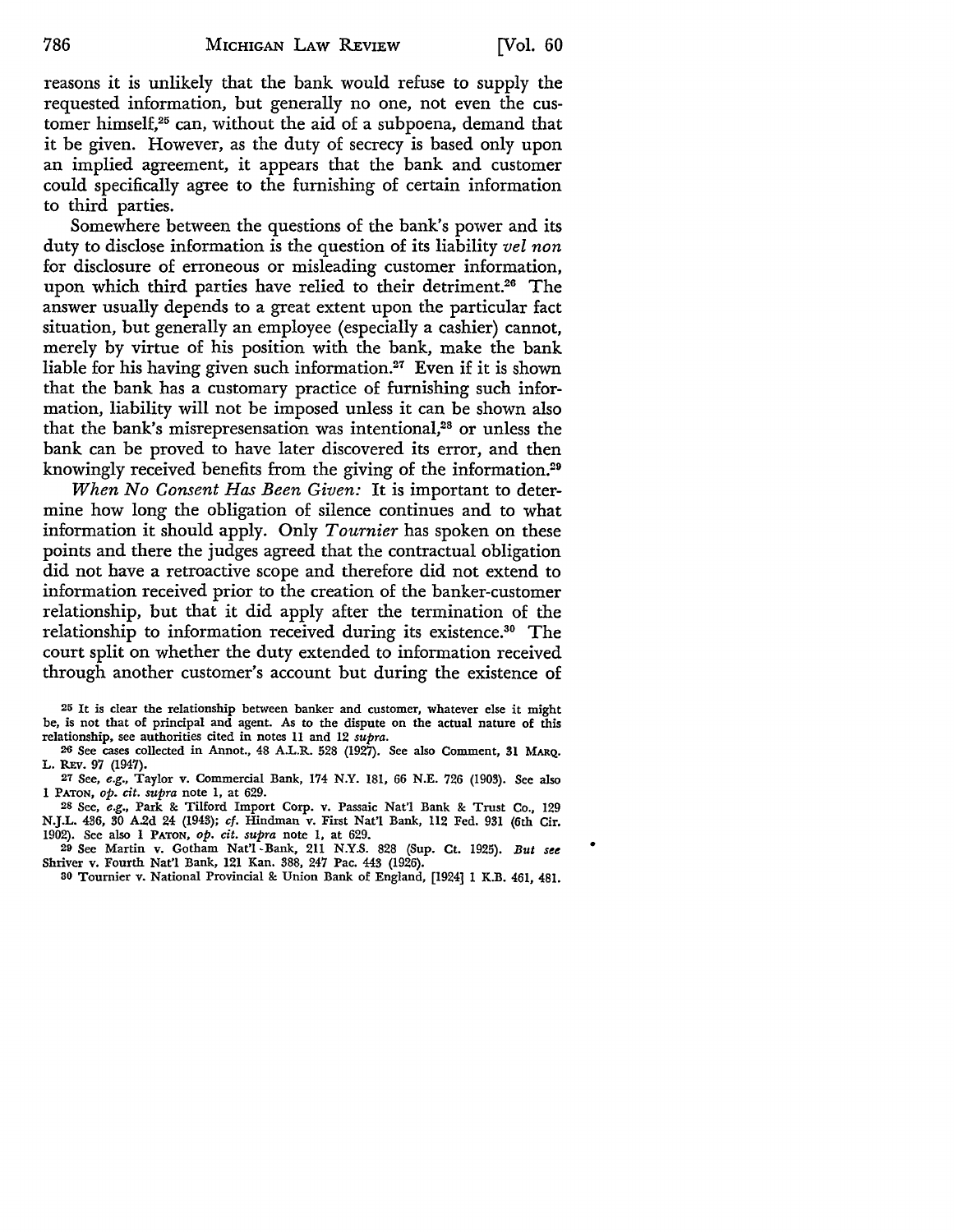plaintiff's. Lord Justice Scrutton felt that although the disclosure was a breach of defendant's duty to the drawer of the check, it was not a breach as to plaintiff.<sup>31</sup> The majority adopted as its test whether the information had been received during the currency of plaintiff's account and in defendant's role as banker.<sup>32</sup> Arguably this is an unwarranted extension of the bank's duty, as the information was not received by the bank in its role as plaintiff's banker. However, it was certainly only because of its role as plaintiff's banker that defendant had any interest in the information received through the drawer of the check's account and passed the information to his employer. Therefore the extension seems justified on the facts of this case. And after balancing the importance of personal credit with the many exceptions already stated to the general duty of secrecy, it appears that this broader duty is a legitimate and welcome extension of the scope of the customer's protection.

A bank may be compelled to reveal information concerning its customers even in the absence of a subpoena, but only in certain limited instances. The most obvious of these exceptions to the duty of secrecy is the bank stockholder's right to investigate the bank's books.33 In reference to the duty found in *Tournier,*  one court said:

"A bank's contract with a customer not to disclose information concerning his transactions with it cannot override the rule of law giving stockholders of the bank a right to inspect its books and records."84

The right of a shareholder to inspect a bank's books has been abolished by statute in some jurisdictions,<sup>35</sup> but generally such right exists, safeguarded by a certain amount of discretion in the court to refuse inspection if the good faith or motive of the shareholder are questionable.<sup>36</sup> Although the shareholder has this right, the fact that the inquiry is made by another customer of the bank

33 See Guthrie v. Harkness, 199 U.S. 148 (1905).

34 State *ex rel.* G. M. Gustafson Co. v. Crookston Trust Co., 222 Minn. 17, 23-24, 22 N.W .2d 911, 916-17 (1946).

35 MONT. REV. CODES ANN. § 5-1035 (1947).

**36** *Cf. Bank Shareholder's Right of Inspection,* 25 BANKING L.J. 17, 22 (1908).

s1 *Id.* at 482.

<sup>32</sup> *Id.* at 474, 485; see Winslow, *Banker's Duty of Secrecy,* 32 CASE & CoM. 8 (1926); 76 SOL. J. 120 (1932).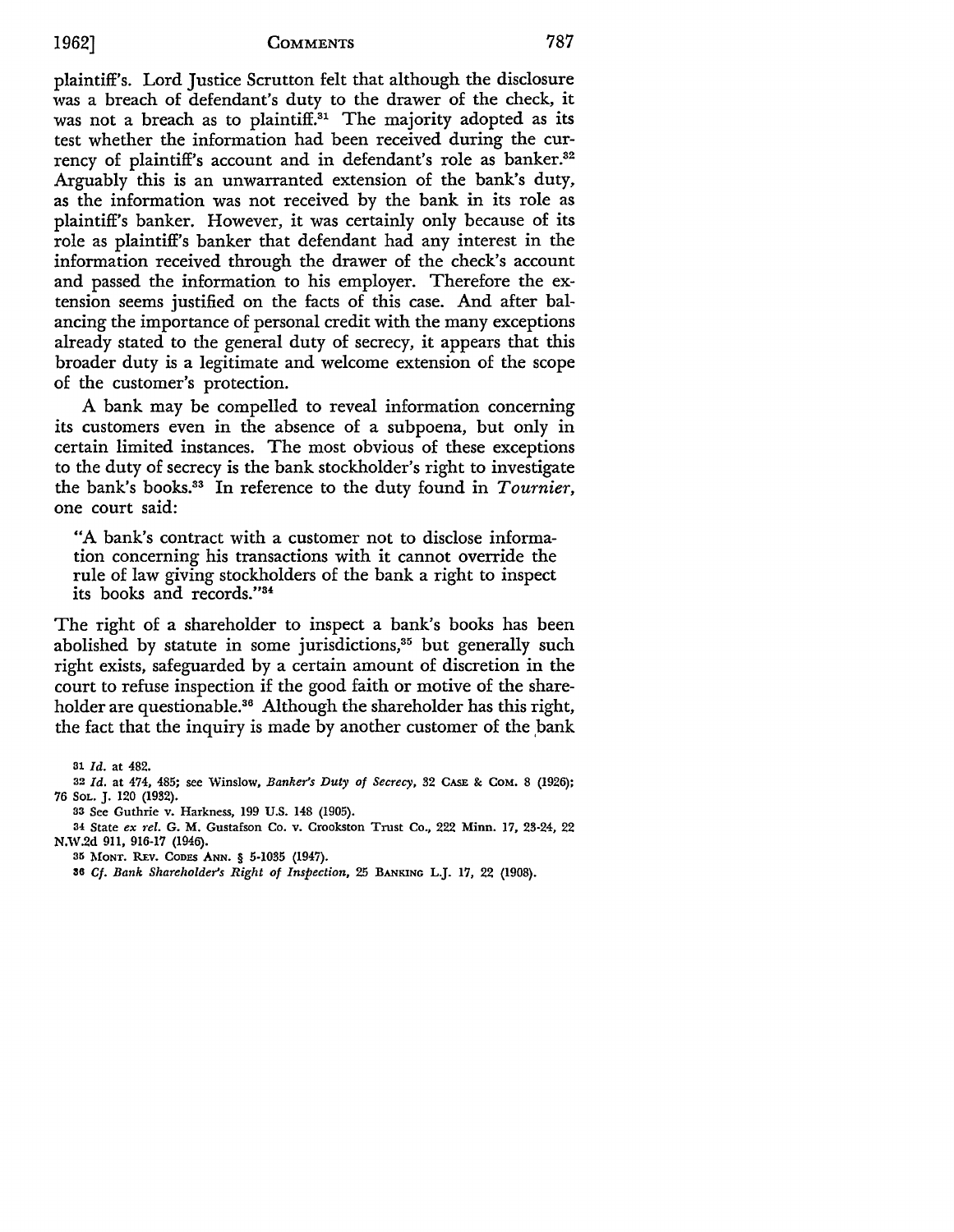is not a relevant factor in determining when a bank may be compelled to reveal information.<sup>37</sup>

In certain instances there may exist a special relationship between the bank and inquirer which would require the bank to reveal information concerning one of its customers. An example is the situation where the inquirer is another bank, for whom the depositor's bank becomes a collection agent. In this instance, the bank has the duty in the absence of a subpoena to furnish the information about the activities or affairs of its customers. 38 This seems to be a legitimate exception to the contractual duty of secrecy because of prevailing business practices and the need to afford special protection in this limited number of special relationships.

If a bank discloses information in violation of its duty of secrecy, it theoretically exposes itself to liability for all damages directly resulting from its breach of duty.<sup>39</sup> However, in the majority of cases recovery would be limited to nominal damages because of the customer's difficult burden of showing actual financial damage.40 The defenses available to the bank for its breach of duty are the same ones discussed above regarding liability for misrepresentation to third persons, *i.e.,* that the disclosure was beyond the scope of the bank's power or beyond the scope of the employee's duty. As was mentioned earlier, this first defense is probably no longer available because of the generally recognized power of a bank to give this information.<sup>41</sup> The second is largely a matter to be determined from the facts of each individual case.

Apart from the possibility of a contractual liability for breach of the non-disclosure obligation, the bank may also subject itself to a suit for libel or slander by the offended customer.<sup>42</sup> Truth, of course, is a complete defense to such an action,<sup>43</sup> and the bank

- 38 Grant County Deposit Bank v. Greene, 200 F.2d 835 (6th Cir. 1952).
- 39 Cf. Brex v. Smith, 104 N.J. Eq. 386, 392, 146 Atl. 34, 37 (1929).
- 4-0 See 1 PATON, *op. cit. supra* note 1, at 619.

41 It is clearly within the power of state banks to give this information and almost as clearly within the power of national banks. See authorities cited in notes 21 and 23 *supra.* 

42 Cf. Richardson v. Gunby, 88 Kan. 47, 127 Pac. 533 (1912); Lewis & Herrick v. Chapman, 16 **N.Y.** 369 (1857).

43 See, *e.g.,* Pennington v. Little, 266 Ky. 750, 99 S.W.2d 776 (1936). See generally 33 AM. JuR., *Libel & Slander* §§ 117, 119 (1941).

s7.,see, *e.g.,* People's Nat'l Bank v. Southern States Fin. Co., 192 N.C. 69, **133**  S.E. 415 (1926).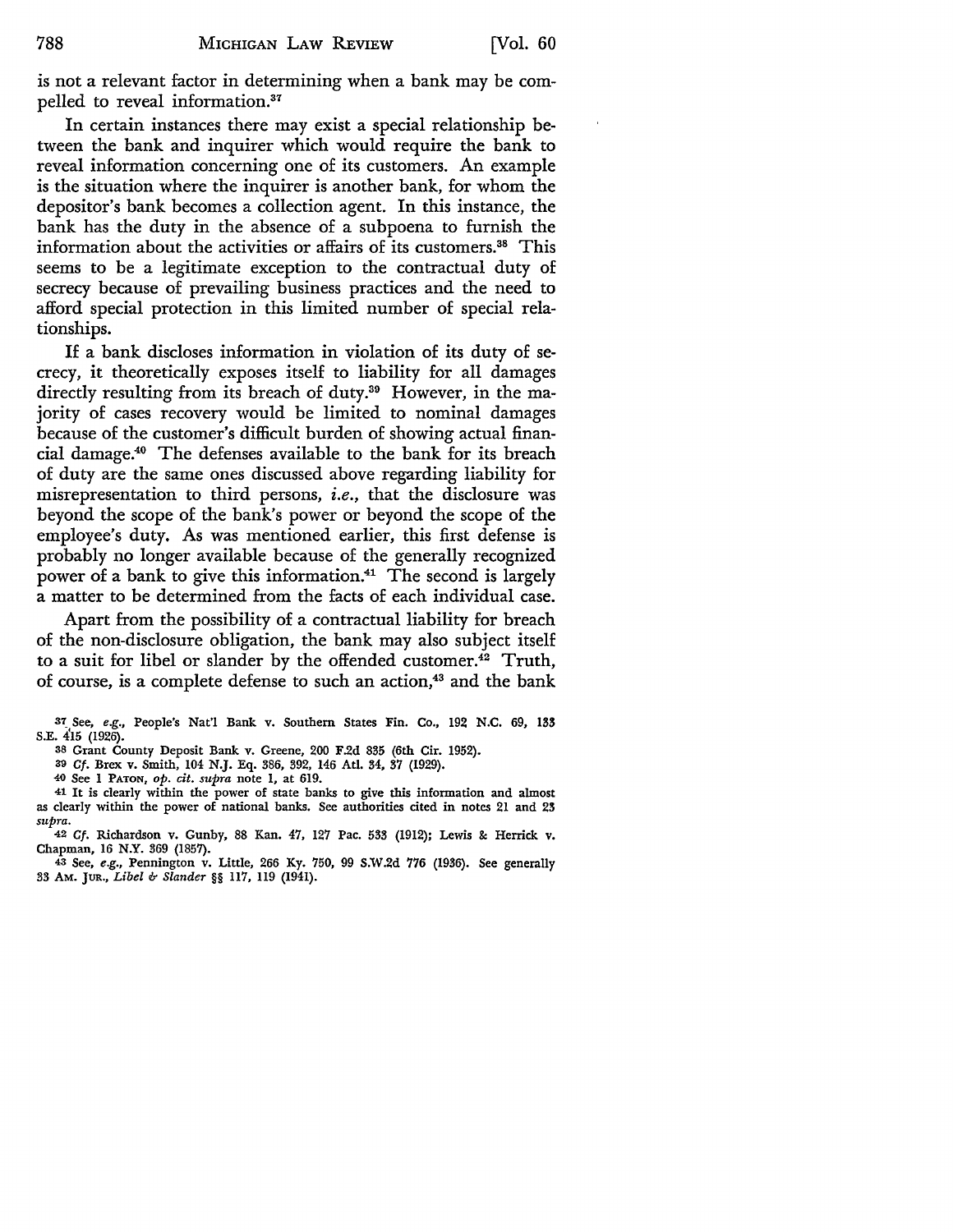is further protected by a qualified privilege of confidential communications, available when the information has been given in good faith to one having an interest in the information sought.<sup>44</sup> An example of the application of the latter defense is the case where in response to a telephoned request from another bank the defendant bank stated mistakenly that plaintiff had no account with it. Having spoken in good faith to another bank, defendant bank was protected from liability by its qualified privilege.45 However, if the inquirer has no legitimate interest in the information sought, the bank will be liable in libel or slander for even a good faith disclosure of erroneous information.

#### *Disclosure in Response to Subpoena*

A bank cannot invoke the privilege against self-incrimination to justify refusing to disclose information when properly subpoenaed.46 Nor is there any authority which indicates bank records are privileged communications free from the reach of subpoena.47 **On** the contrary, the writers draw a clear distinction between privilege, meaning freedom from testimonial compulsion-in the lawyer-client type of communication-and the socalled "qualified" privilege, meaning freedom from disclosure in the absence of subpoena-in the banker-customer type of communication.48

It would be clearly unwarranted to extend the freedom from testimonial compulsion to banker-customer communications. Such an extension would be a clear violation of the balancing aspect of Wigmore's famous test for the existence of such a privilege:

"The *injury* that would inure to the relation by the disclosure

**44** Cf. Richardson v. Gunby, 88 Kan. 47, 127 Pac. 533 (1912); Froslee v. Lund's State Bank, 131 Minn. 435, 155 N.W. 619 (1915). See generally 33 AM. JuR., *Libel & Slander*  § 170 (1941).

45 Rothholz v. Dunkle, 53 N.J.L. 438, 22 Atl. 193 (1891).

46 See United States v. White, 322 U.S. 694 (1943), and authorities cited therein. As the privilege against self-incrimination is purely a personal privilege, it cannot be used on behalf of a corporation.

47 The overwhelming weight of authority is to the effect that bank records are subject to subpoena by court order. See, *e.g., In re* Davies, 68 Kan. 791, 75 Pac. 1048 (1904); Smith v. Dawson, 234 S.W. 690 (Tex. Civ. App. 1921); Annot., 109 A.L.R. 1450 (1937).

48 See Limburg, *supra* note 1, at 152. On the privilege as to lawyer-client communications, see 8 WIGM0RE, EVIDENCE §§ 2290-2329 (McNaughton rev. 1961) and McCORMICK, EVIDENCE §§ 91-100 (1954).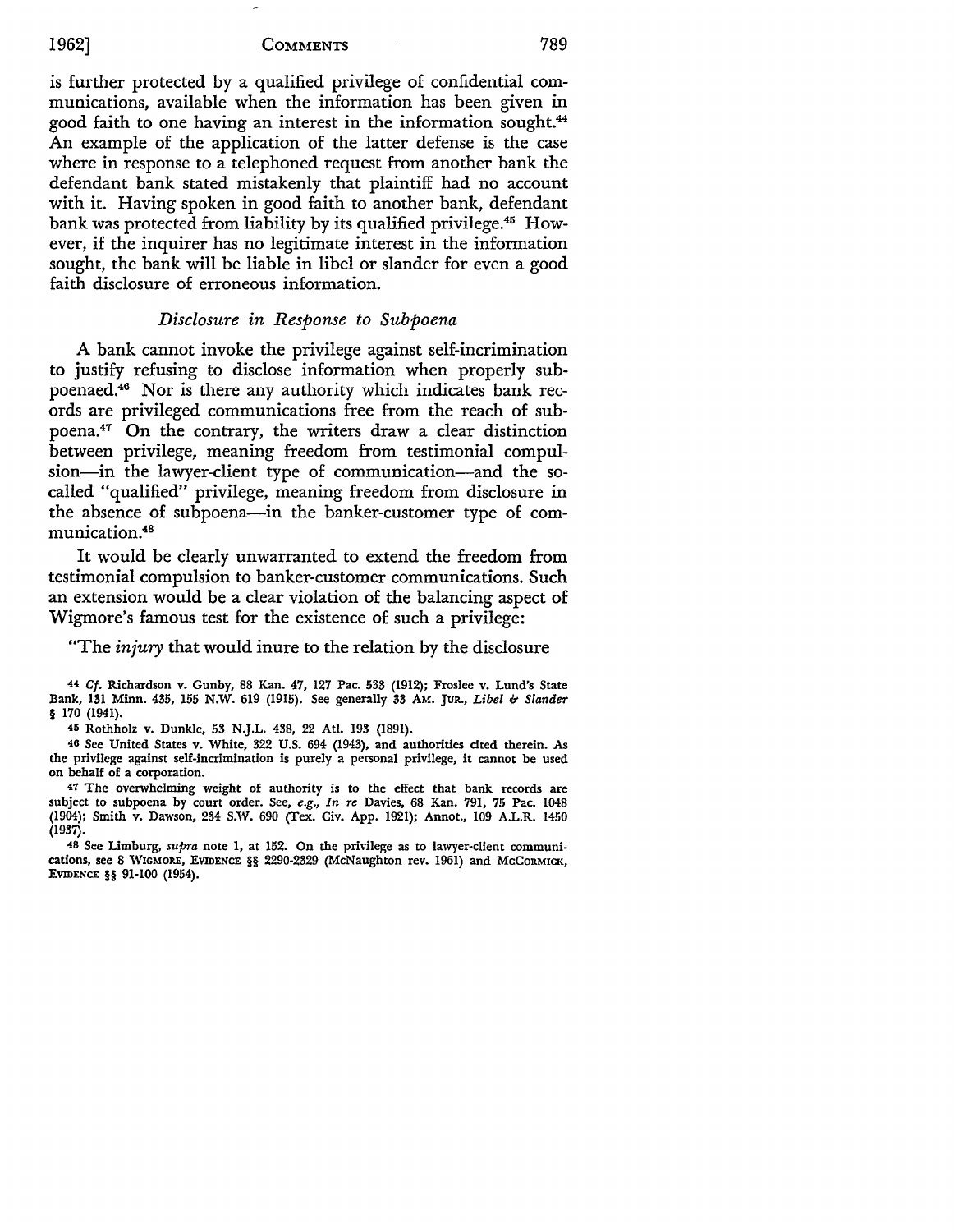of the communications must be *greater than the benefit*  thereby gained for the correct disposal of litigation."49

While the privilege as to lawyer-client communications rests soundly upon the justifiable argument that encouragement of full disclosure in this area benefits society,<sup>50</sup> and would in fact be discouraged without such a privilege, the social necessity for providing testimonial protection to a bank customer's communications is clearly outweighed by the harm such a barrier would do to the fact-finding process in cases in which such information was relevant, and the probability that absence of privilege will not curtail the relationship. Admittedly it is from the rationale of qualified privilege that many pressure groups have argued, some successfully, for the creation of new statutory privileges.<sup>51</sup> The most closely related of these new privileges is that applied to accountant-client communications now recognized in eleven states and one territory.52 Arguably there is sufficient need to encourage full disclosure to an accountant because of the need for competent counseling in complex tax matters to justify this extension of privilege.53 By comparison, the extension of full privilege, as compared to a qualified form of privilege, to banker-customer communications is not warranted by any counter-balancing consideration and would be contrary to well-reasoned opinion against further extension of testimonial privilege. <sup>54</sup>

Nevertheless, the customer is legally entitled to some protec-

40 WIGMORE, *op. cit. supra* note 48, § 2285, at 527. The other parts of the test are as follows: "(l) The communications must originate in *confidence* that they will not be disclosed. (2) This element of *confidentiality must be essential* to the full and satisfactory maintainance of the relation between the parties. (3) The *relation* must be one which in the opinion of the community ought to be sedulously *fostered."* 

50 WIGMORE, *op. cit. supra* note 48, § 2291. But even this privilege has been questioned. See McCORMICK, *op. cit. supra* note 48, § 91, at 182, "If one were legislating for a new commonwealth, without history or customs, it would be hard to maintain that a privilege for lawyer-client communications would facilitate more than it would obstruct the administration of justice."

51 See Note, 5 VAND. L. REv. 590, 601 (1952) where many of the new privileges, *i.e.,*  accountant-client, newspaper reporter-informant, are discussed.

52 For the most recent discussion of the accountant-client privilege, see Kasner, *Confidential Communications Between Accountant and Client,* 6 DRAKE L. REv. 92 (1957). *Cf.* Palmer v. Fisher, 228 F.2d 603 (7th Cir. 1955), in which a certified public accountant's deposition, taken under authority of subpoena, as to his audit of corporation's books was properly suppressed by an Illinois federal district court to enforce his privilege under Illinois statute prohibiting a court from requiring a public accountant to divulge information or evidence obtained by him in a confidential capacity.

53 This argument is made in Note, 32 TEXAS L. REv. 453, 455 (1954).

54 See McCORMICK, *op. cit. supra* note 48, § 81, at 166 n.7.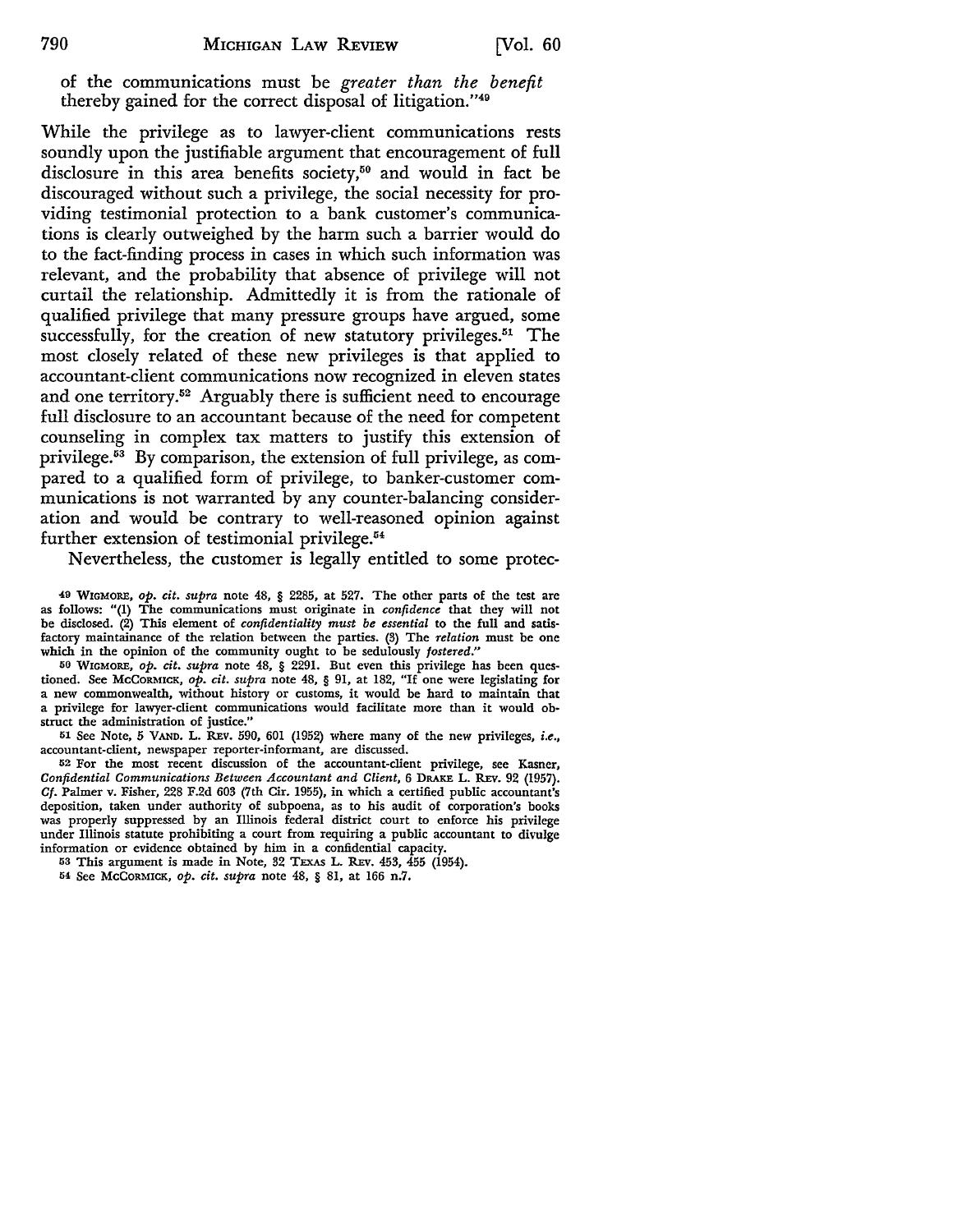tion even when a subpoena is used, and the bank should give him this protection. It has been held that a banker may refuse to disclose information concerning a customer's affairs to a public official who fails to follow the proper procedure for securing such information, 55 and, in a closely related area, that a stockbroker need not reveal information not material to the issues under investigation.56 It would appear, in fact, that the banker has a positive duty to refuse to reveal information under such circumstances. But where the proper procedures have been followed the bank is bound to comply with the subpoena, and the customer, who has no greater power in this respect than the bank, cannot prevent compliance.<sup>57</sup> However, a situation may arise wherein the customer can demand protection in the form of an injunction to prevent wrongful disclosure. In one Third Circuit case<sup>58</sup> an injunction was granted to prevent a violation of the fourth amendment protection against "illegal search and seizure" where revenue agents demanding the customer's records from the bank had failed to show cause for obtaining the records. Use of the case as a precedent is weakened by the fact that the court later sustained the subpoena after the Government justified its need to investigate the subpoenaed records, and approved, *obiter,* the rule that a third party does not have standing to invoke the protection of the fourth amendment.<sup>59</sup> However, in the proper situation, perhaps where the statutory prerequisites for securing a customer's accounts have not been met, the doctrine of the earlier Third Circuit decision may once again be found applicable.

#### *Internal Revenue Investigations*

A considerable number of cases have been decided on the relationship of a banker and his customer concerning information

55 See Hansen, *Internal Revenue Examinations of Customers' Accounts,* 73 BANKING **L.J.** 163 (1956).

G6 Jonau v. Ferrand, 3 Rob. (La.) 364 (1842).

57 *Cf.* McMann v. SEC, 87 F.2d 377 (2d Cir. 1937), where a broker's customer tried to prevent the broker from complying with subpoena issued by the SEC on the grounds that (1) broker-customer relations were privileged, and (2) compliance would constitute an unreasonable search of the customer. Both grounds were rejected and the court refused to extend testimonial privilege to broker-client communications.

58 Zimmerman v. Wilson, 81 F.2d 847 (3d Cir. 1936).

59 Zimmerman v. Wilson, 25 F. Supp. 75 (E.D. Pa. 1938), *afj'd,* 105 F.2d 583 (3d Cir. 1939). The "standing" rule in this context was first set forth in McMann v. SEC, 87 F.2d 377 (2d Cir. 1937).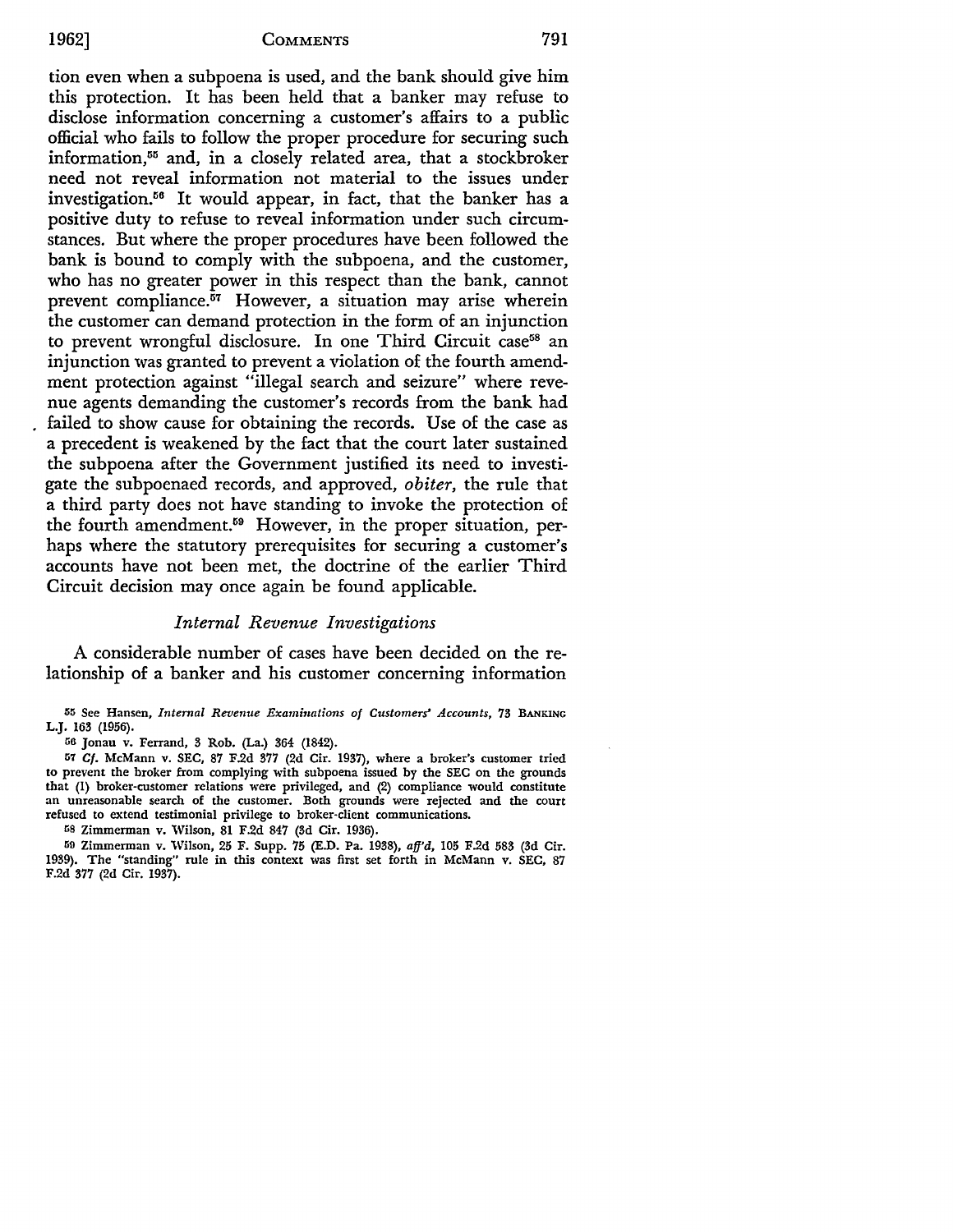held by the former demanded by Internal Revenue Service agents.<sup>60</sup> Clearly the Internal Revenue Service has the power to subpoena customer records from a bank.<sup>61</sup> That the bank will be put to a certain amount of trouble in order to comply is no excuse for refusal, for a bank, like all of society, has a duty to aid in the enforcement of the law.<sup>62</sup> However, there exist certain well-organized limitations on this power of inquiry. Before obtaining a subpoena the revenue agent "must specify with sufficient precision for their identification the documents desired to be inspected. His demands must be within the scope of the statute  $\ldots$  [and] he must also allege that such documents 'bear upon the matters required to be included in the return' in question.<sup>"63</sup> Where these conditions have not been met, the bank owes a duty to its customers to refuse to furnish the requested documents. But in actual practice, apparently, far less may suffice to secure the information sought. From a study of several Los Angeles and New York banks it appears many banks have no set procedure for dealing with Internal Revenue requests for customer records.<sup>64</sup> Some furnish the desired information upon the mere showing of proper credentials while others require the agent to produce a subpoena before releasing any customer information to him.<sup>65</sup> Even more surprising than the unsystematic handling of requests for information is the fact that some banks do not attempt to notify customers that their accounts are under subpoena while others, having no set notice procedure, will notify only "important customers."<sup>66</sup>

In order to be consistent with its duty to maintain the secrecy of its customer's records in the absence of subpoena, a bank should, at the very minimum (I) notify the customer of the investigation; (2) prohibit inspection without a court order; (3) check the procedure followed by the agent and the order itself to assure compliance with the statutory requirements; and (4) adopt and follow a uniform procedure for handling such requests. Such action on the part of the bank might delay tax investigations, but for a

63 First Nat'! Bank v. United States, 160 F.2d 532, 534 (5th Cir. 1947).

65 *Ibid.* 

66 *Id.* at 221.

<sup>60</sup> E.g., First Nat'! Bank v. United States, 160 F.2d 532 (5th Cir. 1947).

<sup>61</sup> INT. REv. CODE OF 1954 § 7602. See Note, 75 BANKING L.J. 9 (1958).

<sup>62</sup> Washington Nat'! Bank v. Daily, 166 Ind. 631, 77 N.E. 53 (1906).

<sup>64</sup> Bailin, *Banks Ordinarily Cooperate with Internal Revenue Service in Tax Examinations of Customers,* 14 J. TAXATION 220 (1961).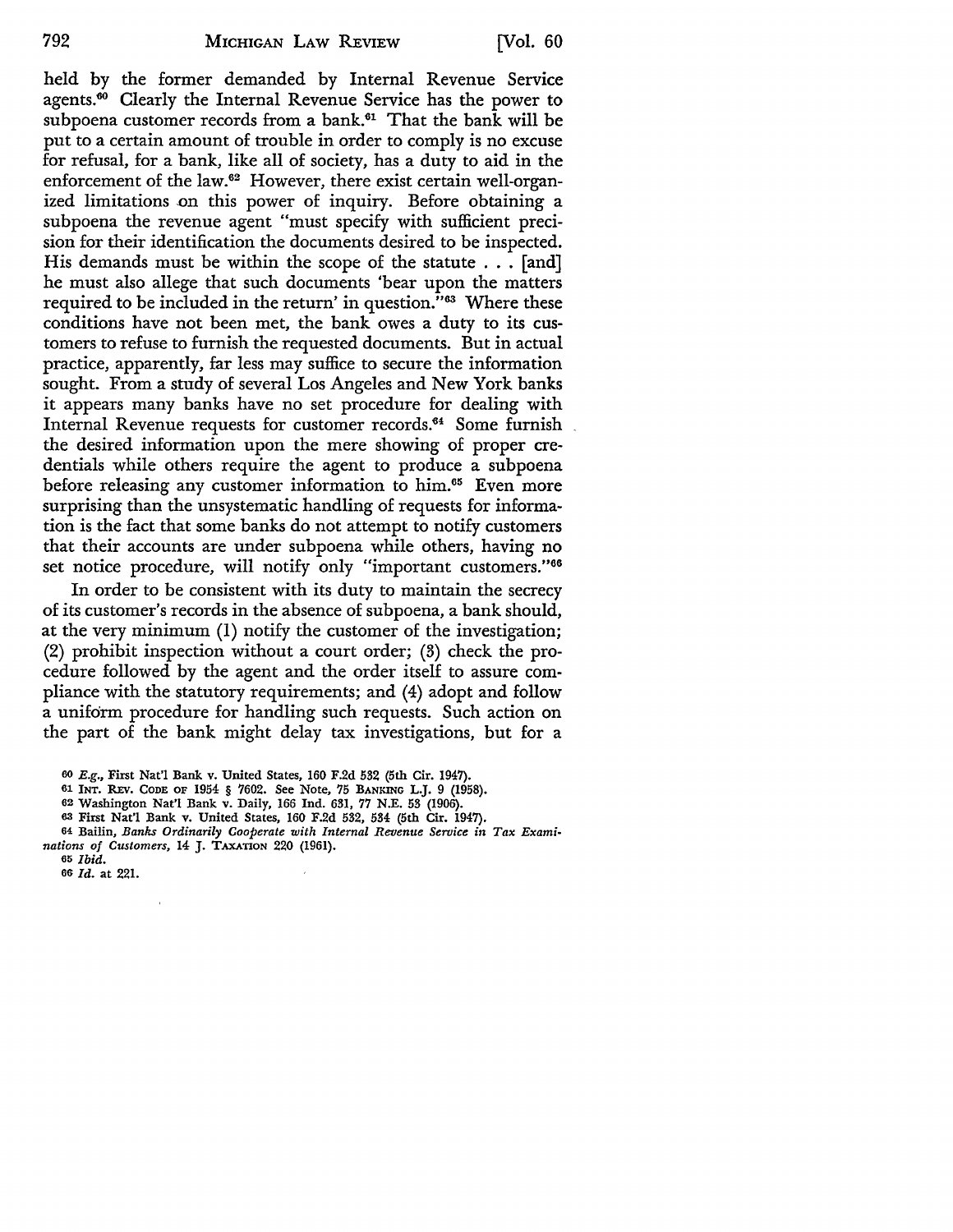#### 1962] **COMMENTS** 793 -

bank to do less than the above is clearly inconsistent with its duty to its customers. If the procedure proves too great an interference with tax investigations, Congress may always amend the *Internal Revenue Code.* But it is not the role of a bank to determine the degree of cooperation to which the Service is entitled at the expense of the customer's privilege of non-disclosure.

#### *State Statutes*

A scattering of statutes pertaining to various aspects of the bank-customer duty of secrecy can be found among the states. Exemplary are a Montana statute<sup>67</sup> revoking the shareholder's right to inspect the books and records of a bank, and section 36(10) of the New York Banking Law. The latter reads:

"All reports of examinations and investigations, correspondence and memoranda concerning or arising out of such examination and investigations, including any duly authenticated copy or copies thereof in the possession of any banking organization, bank holding company or any subsidiary thereof ... foreign banking corporation, licensed lender, licensed casher of checks, or the savings and loan bank of the state of New York or the banking department, shall be confidential communications, shall not be subject to subpoena and shall not be made public unless, in the judgment of the superintendent, the ends of justice and the public advantage will be subserved by the publication thereof, in which event he may publish or authorize the publication of a copy of any such report or any part thereof in such manner as he may deem proper."68

In a recent case<sup>69</sup> interpreting this language, the court upheld immunity from subpoena by refusing to allow a letter from the New York Department of Banks to a trust company to be introduced into evidence and by sustaining a decision of the Superintendent of Banking that there was no public advantage to be gained by allowing the information to be disclosed. Since the documents described in the statute are "confidential communications" and "not subject to subpoena," it would seem to follow that

60 Clark v. Flynn, 9 App. Div. 2d 249, 193 N.Y.S.2d 401 (1959).

<sup>67</sup> MONT. REV. CODES ANN. § 5-1035 (1947).

<sup>68</sup> N.Y. BANKING LAW § 36(10).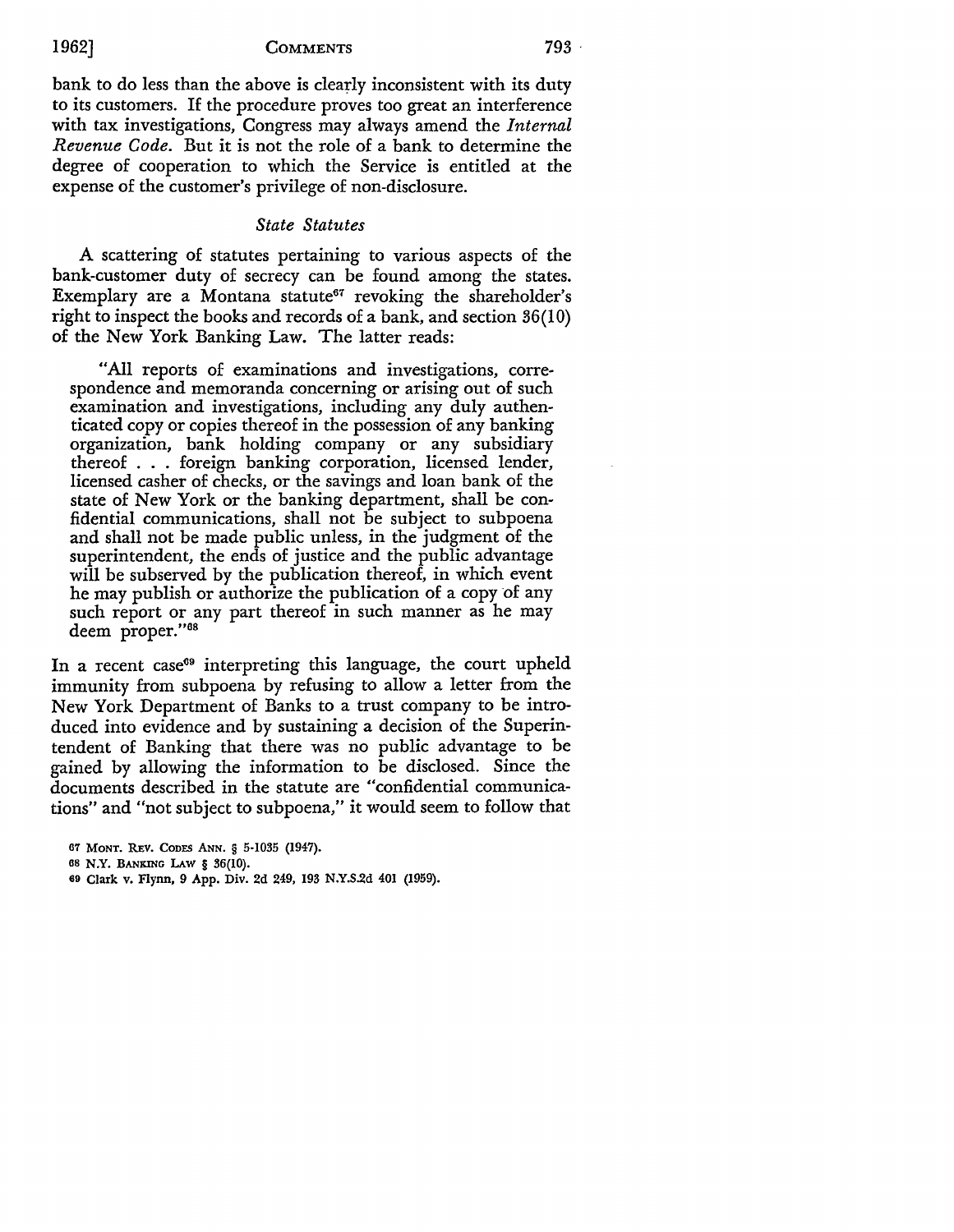a bank could refuse to disclose them or their contents in the absence of subpoena as well as under the directives of one.

No state has attempted to deal with the over-all problem by enacting a comprehensive statement of the bank's duty to maintain the confidence of information received concerning its customers.

### *Foreign Law and the Duty of Secrecy*

The most comprehensive and perhaps most familiar foreign banking law is that of Switzerland. The banking secrecy aspect of the Swiss law is but one of the so-called secrecy laws by which the Swiss attempt to effectuate their notion that each individual is entitled to a "sphere of secrecy (Geheimsphare)." One writer has stated:

"The 'banking secret' has long been recognized as part of such 'sphere of secrecy.' The banking secret is an obligation of the banks or bankers not to disclose any information about their clients which might come to their attention in the course of their business.''70

A violation of the duty of secrecy was originally considered a tortious offense subjecting the violator to civil liability only. In 1934, however, this duty was made statutory $71$  and it was made a crime for anyone to induce the disclosure, or for a bank to disclose the confidential information given it by a customer. Article 47 of the Banking Act states:

"Whoever intentionally ...

"(b) in his capacity as an officer or employee of a bank, or as an auditor or his assistant, or as a member of the banking commission, or as an officer or employee of its bureau, violates his duty to observe silence or professional secrecy; or whoever induces or attempts to induce a person to commit such an offense, shall be fined not more than 20,000 Francs, or shall be imprisoned for not longer than six months, or both  $\dots$ ."

Enacted originally to prevent foreign economic espionage in pre-World War II Europe, the Swiss law entitles the bank customer

<sup>70</sup> Meyer, *The Banking Secret and Economic Espionage in Switzerland,* 23 GEO. WASH. L. REV. 284, 288 (1955).

<sup>&#</sup>x27;l1 Bundesgesetz iiber die Banken und Sparkassen (Vom 8. Nov. 1934) 51 AMTLICHE SAMMLUNG DER BUNDESGESETZE UND VERORDNUNGEN 117.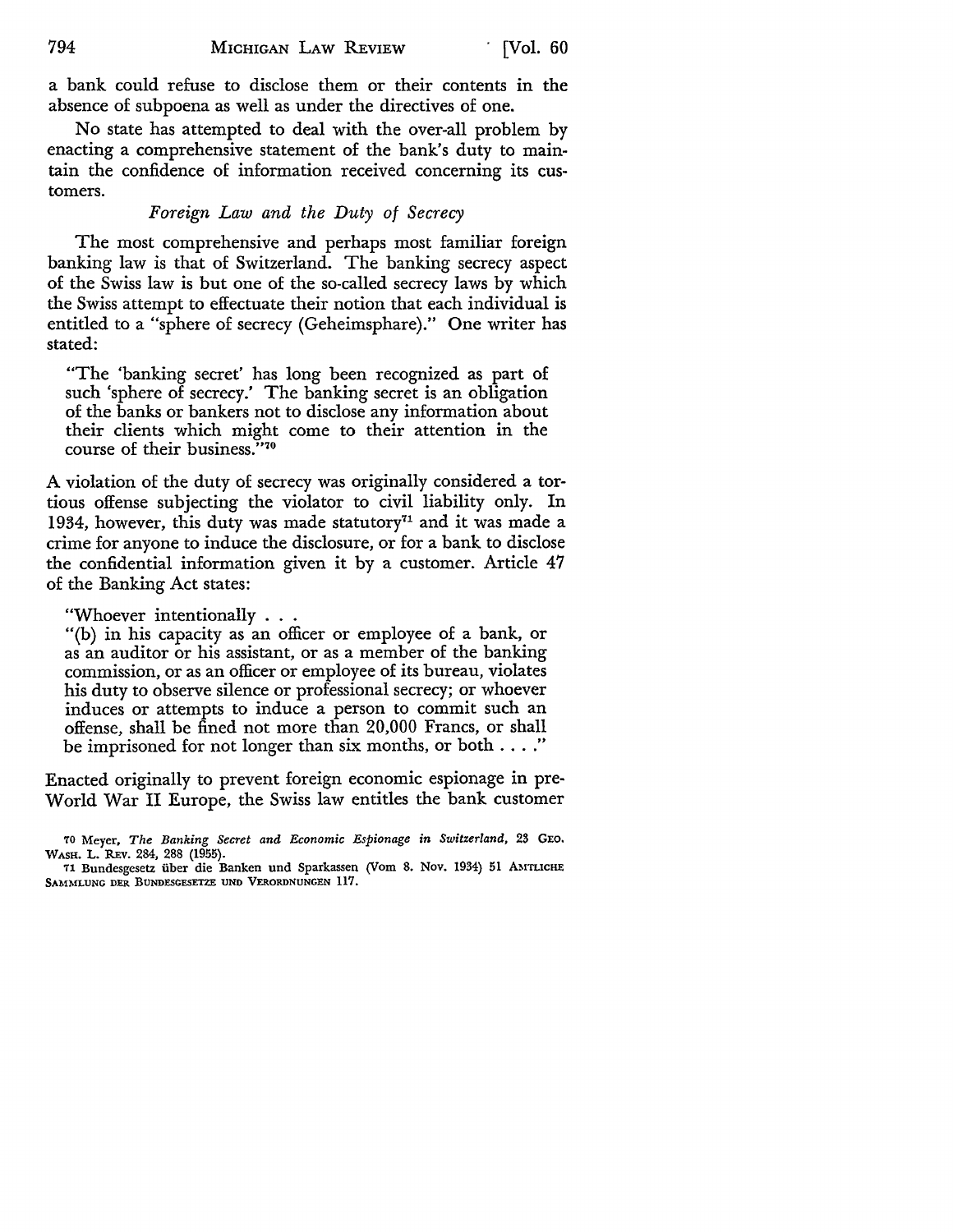to a broad scope of protection, including protection from tax investigations. Moreover, since privileged communications are a matter of cantonal rather than federal law, the banker's privilege to refrain from testifying to customer information is not uniform. Admittedly, the circumstances present in the United States are not the same as those which prompted the Swiss to enact their banking secrecy statute, and it would probably be unwise for the United States to extend an exemption from testimonial compulsion to the banker. Certainly there is no need in the United States for criminal sanctions to punish the breach of the banker's duty.

A number of American cases have involved the secrecy aspect of Swiss and other foreign banking laws. The Second Circuit in two recent decisions has drawn an interesting distinction in the foreign banking field on the effect of service of a subpoena by a United States court. In the first case<sup>72</sup> it was held that an American bank may be required by subpoena to produce records of its Panamanian branch, while in the second<sup>73</sup> it was held that the domestic branch of a Canadian bank should not be served with a subpoena requiring the production of records held by the parent. In the latter case there was some question as to whether sending the records out of Canada would violate Canadian law. The court, concerned about a possible violation of its neighbor's laws, noted that there were other devices, potentially less troublesome, available to secure the requested information and held that the subpoena should not have been issued. The court referred to its earlier decision in the case involving foreign branches of an American bank where it had indicated that enforcement of the subpoena would be qualified if Panamanian law prohibited compliance. This concern over the possible violation of foreign banking law and the effect of this concern on a subpoena issued in the United States is an extension of the Supreme Court opinion in *Societe Internationale v. Rogers.*74 In that case the district court non-suited a plaintiff who was unable to bring certain banking records out of Switzerland and into court without violating Swiss law. The Supreme Court reversed, holding that where plaintiff had done all that was possible to secure the records

<sup>72</sup> First Nat'! City Bank v. Internal Revenue Service, 271 F.2d 616 (2d Cir. 1959).

<sup>73</sup> Ings v. Ferguson, 282 F.2d 149 (2d Cir. 1960).

<sup>74</sup> 357 U.S. 197 (1958).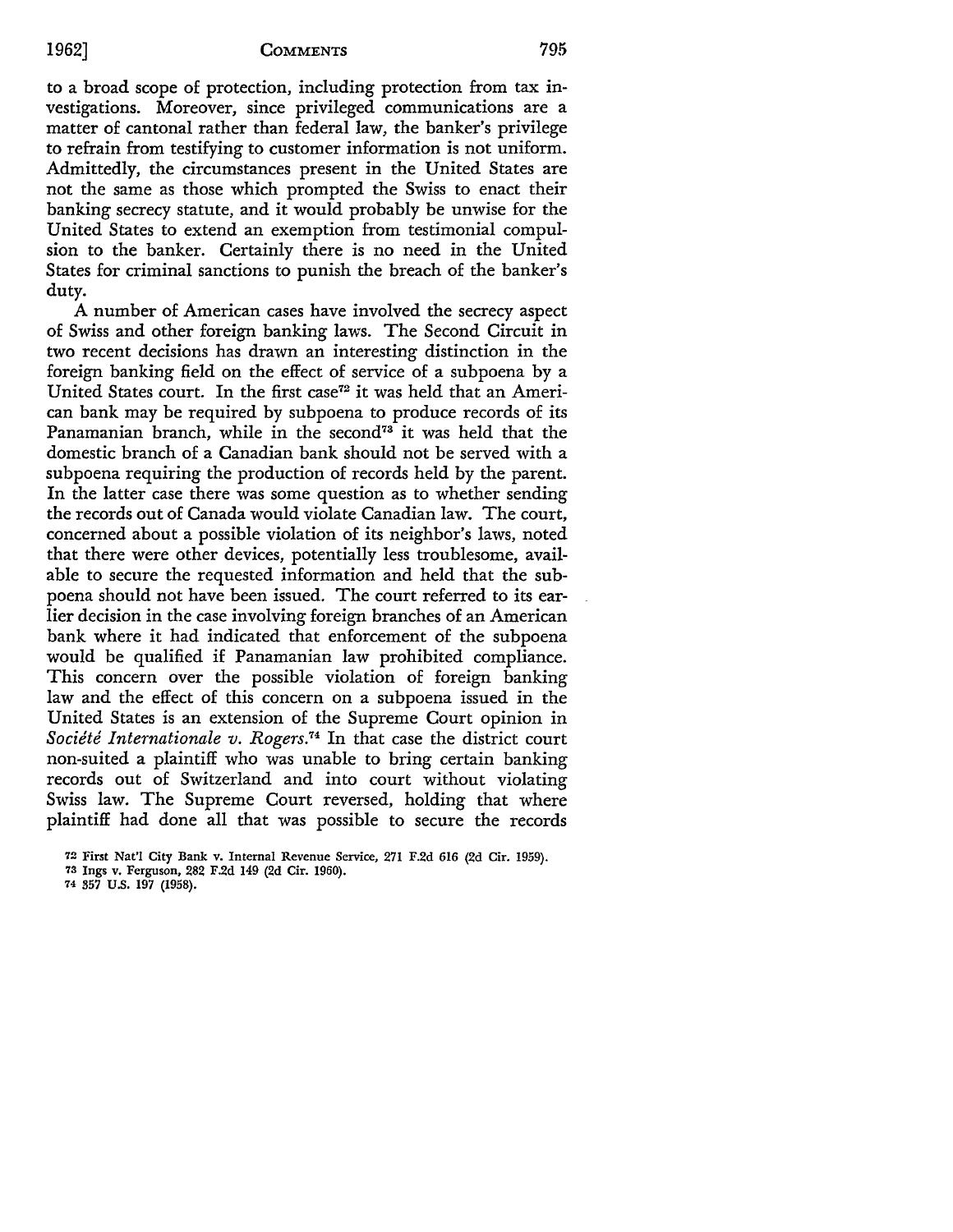short of violating Swiss law, he should at least be permitted to proceed to trial although he was to be in no way relieved from his burden of proof, which without the requested records might well prove insurmountable. <sup>75</sup>

#### *Conclusion*

The basic problem is, as has been stated before, uncertainty regarding the exact posture of the law in the United States on this question. Speculation and conjecture as to the probable applicability of the *Tournier* doctrine may be an interesting academic exercise but it will not suffice to provide a solution. Nor will an understanding of the cases which have held that no privilege from disclosure existed provide the final answer. What is needed is a positive statement of the bank's duty, either by statute or a selfregulatory banking code, which will properly balance certain relevant interests: (1) the bank customer's need for protection of his credit; (2) the bank's commercial need to reveal customer information in certain situations; (3) the need of the economy for the free flow of credit information; and (4) the public need for disclosure in certain important situations.

The foundation of any code must be the recognition of the general primacy of the customer's need for privacy and protection of his credit. The need for protection of credit is, of course, subordinate to the desirability of disclosure of credit information to one, such as another bank, who has a legitimate interest in the information. Unless there is present such commercial necessity, or the express consent of the customer,76 or a validly obtained subpoena, the bank should have the duty to refuse to disclose any information obtained during the bank-customer relationship. From these basic premises all other rules should follow.

It is apparent that the public interest is such that bank records should not be placed beyond reach of subpoena by the enactment of a privilege. Nevertheless, the bank should be obliged to adopt a procedure for dealing with such demands which will give each customer maximum protection. The customer should be notified

<sup>75</sup>*Id.* at 198.

<sup>76</sup> It may also be desirable to infer the customers consent when he has, in relevant dealings with a potential creditor, informed that person of the identity of his bank. In the absence of such an inference, the request for information (and consequently, in all probability, the customer's request for credit) would be denied, to the detriment of no one but the non-consenting customer.